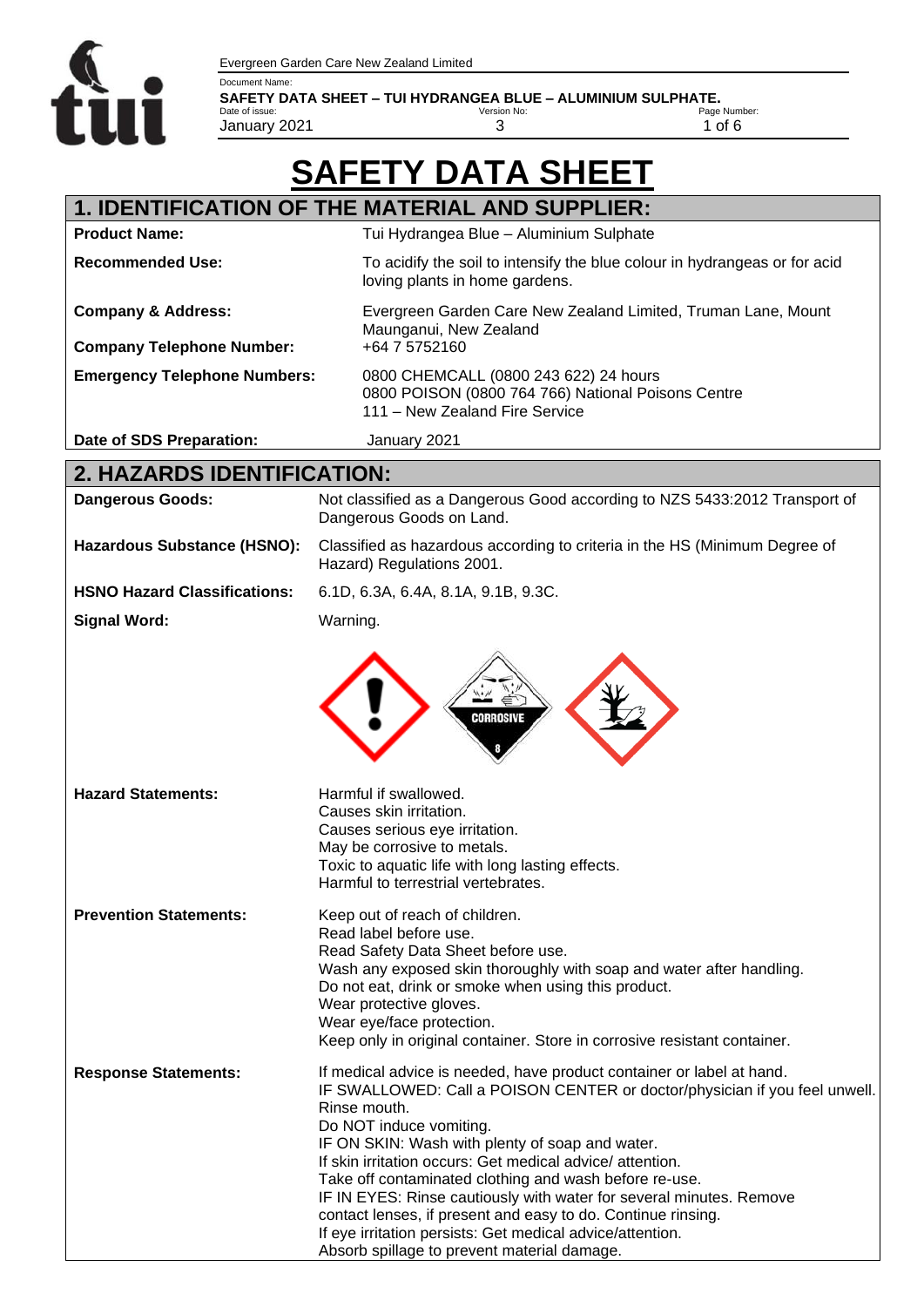

Document Name: **SAFETY DATA SHEET – TUI HYDRANGEA BLUE – ALUMINIUM SULPHATE.** Date of issue: January 2021 Version No: 3

Page Number: 2 of 6

Collect spillage.

| 3. COMPOSITION/INFORMATION ON INGREDIENTS: |                      |                   |  |
|--------------------------------------------|----------------------|-------------------|--|
| <b>COMPONENT</b>                           | <b>CONCENTRATION</b> | <b>CAS NUMBER</b> |  |
| Aluminium Sulphate                         | 100%                 | 17784-31-8        |  |

| <b>4. FIRST AID MEASURES:</b>                                                                     |                                                                                                                                                                         |  |  |
|---------------------------------------------------------------------------------------------------|-------------------------------------------------------------------------------------------------------------------------------------------------------------------------|--|--|
| For advice, contact the National Poisons Centre 0800 POISON (0800 764 766) or a doctor/physician. |                                                                                                                                                                         |  |  |
| Inhalation:                                                                                       | Remove victim from exposure to fresh air. If not breathing,<br>apply artificial respiration. If breathing is difficult, give oxygen.<br>Seek medical attention.         |  |  |
| Ingestion:                                                                                        | Rinse mouth with water. Give water to drink provided person is<br>conscious. Do NOT induce vomiting. Seek medical attention.                                            |  |  |
| <b>Eye Contact:</b>                                                                               | Immediately flush eyes with plenty of water for at least 15<br>minutes, lifting lower and upper eyelids occasionally. Get<br>medical attention immediately.             |  |  |
| <b>Skin Contact:</b>                                                                              | Remove contaminated clothing. Flush affected area with plenty of<br>water. If irritation persists, seek medical attention.<br>Wash contaminated clothing before re-use. |  |  |
| <b>Notes to Physician:</b>                                                                        | Treat symptomatically based on judgement of doctor and individual<br>reactions of patient.                                                                              |  |  |

| <b>5. FIRE FIGHTING MEASURES:</b>                                 |                                                                                                                                                                                                           |  |  |
|-------------------------------------------------------------------|-----------------------------------------------------------------------------------------------------------------------------------------------------------------------------------------------------------|--|--|
| <b>Suitable Extinguishing Media:</b>                              | In case of fire, use water, chemical foam, or carbon dioxide $(CO2)$ .                                                                                                                                    |  |  |
| <b>Emergency Procedures:</b>                                      | Clear fire area of all nonemergency personnel. Stay upwind. Keep out<br>of low areas. Eliminate ignition sources. Move fire exposed containers<br>from fire area if it can be done without risk.          |  |  |
| <b>Flammability Conditions:</b>                                   | Product is a non-flammable solid.                                                                                                                                                                         |  |  |
| <b>Hazardous Products of Combustion:</b>                          | Non-combustible solid. Not considered to be a fire or explosion<br>hazard.<br>When involved in a fire, this product may generate sulphur oxides.                                                          |  |  |
| Incompatible Products:                                            | Incompatible materials have not been reported. However, this product<br>is corrosive to metals in the presence of water. Hydrolysis to form<br>dilute sulphuric acid.                                     |  |  |
| Precautions for fire fighters and<br>special protective clothing: | Fire fighters should wear a positive-pressure self-contained breathing<br>apparatus (SCBA) and protective firefighting clothing (includes<br>firefighting helmet, coat, trousers, boots and gloves).      |  |  |
| <b>Environmental Precautions:</b>                                 | Do NOT allow firefighting water to reach waterways, drains or sewers.<br>Store firefighting water for treatment. If contamination of sewers or<br>waterways has occurred advise local emergency services. |  |  |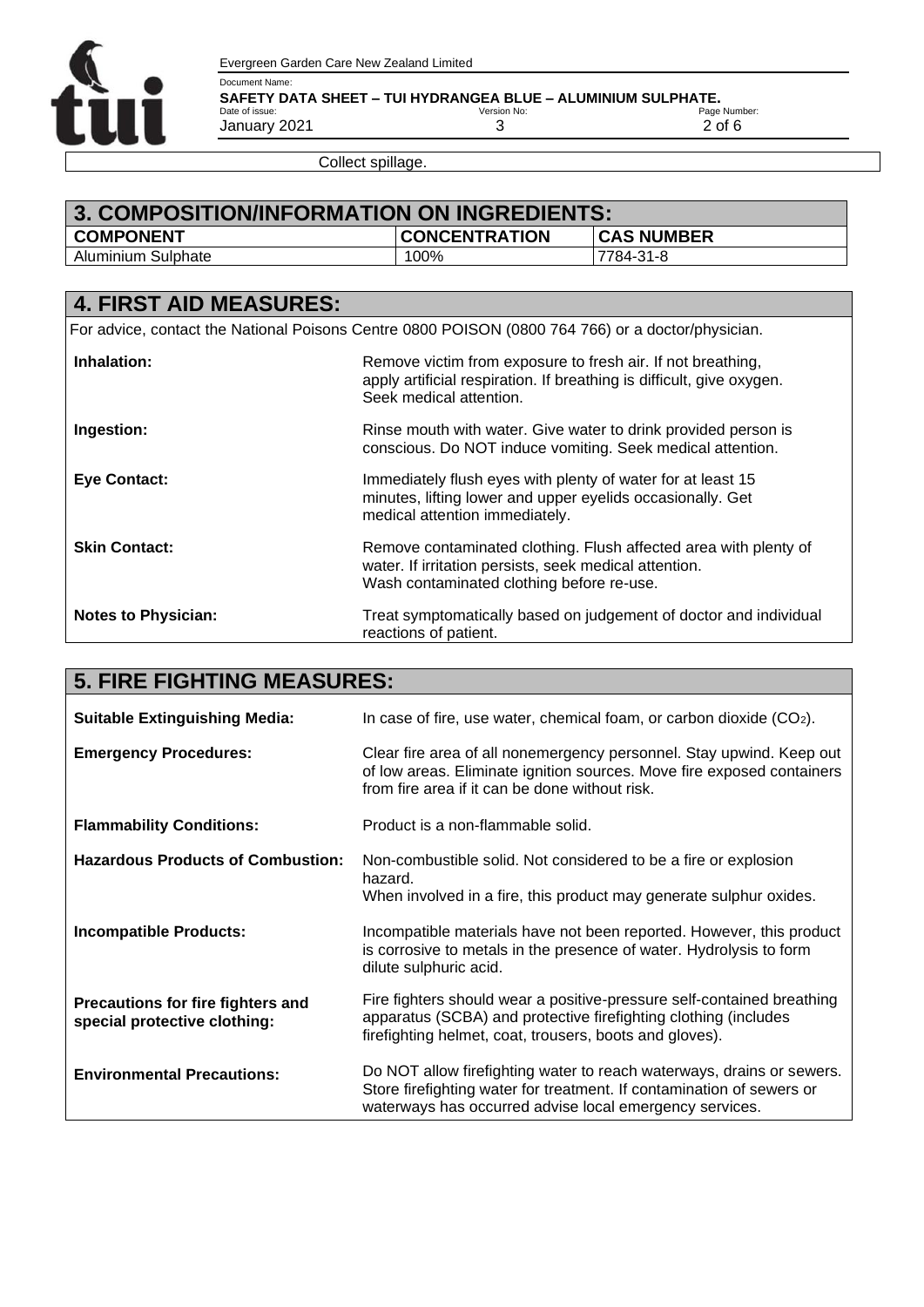

Document Name: **SAFETY DATA SHEET – TUI HYDRANGEA BLUE – ALUMINIUM SULPHATE.**

| ---------------------- |             |              |
|------------------------|-------------|--------------|
| Date of issue:         | Version No: | Page Number: |
| January 2021           |             | 3 of 6       |
|                        |             |              |

#### **6. ACCIDENTAL RELEASE MEASURES:**

| <b>Emergency Procedures:</b>                                          | Avoid accidents, clean up immediately. Slippery when spilt. Personnel involved in<br>the clean-up should wear full protective clothing as listed in section 8.<br>Evacuate all unnecessary personnel. Eliminate all sources of ignition. Increase<br>ventilation. Avoid generating dust.<br>Stop leak if safe to do so. Isolate the danger area. Do NOT let product reach<br>drains or waterways. If product does enter a waterway, advise the Environmental<br>Protection Authority or your local Waste Management. Use clean, non-sparking<br>tools and equipment. |
|-----------------------------------------------------------------------|----------------------------------------------------------------------------------------------------------------------------------------------------------------------------------------------------------------------------------------------------------------------------------------------------------------------------------------------------------------------------------------------------------------------------------------------------------------------------------------------------------------------------------------------------------------------|
| <b>Personal Precautions,</b><br><b>Protective Equipment:</b>          | Use appropriate protective equipment.<br>Refer to SDS section 7 for handling and precautionary measures.<br>Refer to SDS section 8 for additional information and personal protection<br>equipment to prevent contamination of skin, eyes and personal clothing.                                                                                                                                                                                                                                                                                                     |
| <b>Environmental Precautions:</b><br><b>Methods and Materials for</b> | Contain - prevent from entering into soil, ditches, sewers, waterways and/or<br>groundwater. If contamination of sewers or waterways has occurred advise local<br>emergency services.                                                                                                                                                                                                                                                                                                                                                                                |
| <b>Containment and Clean up:</b>                                      | Contain and sweep/shovel up spills with dust binding material or use an industrial<br>vacuum cleaner. Transfer to a suitable, labelled waste container for safe disposal.                                                                                                                                                                                                                                                                                                                                                                                            |

#### **7. HANDLING & STORAGE:**

**Precautions for safe handling and storage:**

- **Handling: Storage: Container:** Ensure an eye bath and safety shower are available and ready for use. Observe good personal hygiene practices and recommended procedures. Wash thoroughly after handling. Take precautionary measures against static discharges by bonding and grounding equipment. Avoid contact with eyes, skin and clothing. Do not inhale product dust/fumes. Store in a cool, dry, well-ventilated area. Keep containers tightly closed when not in use. Inspect regularly for deficiencies such as damage or leaks. Protect against physical damage. Store away from incompatible materials as listed in section 10. Store away from strong oxidising agents. Aluminium sulphate absorbs moisture and becomes a safety hazard when spilled because it will become very slippery.
	- Store in original packaging as approved by manufacturer.

#### **8. EXPOSURE CONTROLS/PERSONAL PROTECTION:**

| <b>Occupational Exposure</b><br>Limits:  | No ADE, PDE or TEL values are set by EPA for this substance at this time. No WES values<br>are set by EPA for this substance at this time. However, Workplace Exposure Standard(s)<br>for constituent(s):<br>Particulates not otherwise classified: 8hr WES-TWA = $10mg/m3$ (inhalable dust) or 3mg/m <sup>3</sup><br>(respirable dust).                                                                                                                                                                                                                                                                                                                                   |
|------------------------------------------|----------------------------------------------------------------------------------------------------------------------------------------------------------------------------------------------------------------------------------------------------------------------------------------------------------------------------------------------------------------------------------------------------------------------------------------------------------------------------------------------------------------------------------------------------------------------------------------------------------------------------------------------------------------------------|
| <b>Engineering Controls:</b>             | Handle in well-ventilated area. Avoid inhalation of dust. A system of local and/or general<br>exhaust is recommended to keep employee exposures as low as possible. Local exhaust<br>ventilation is generally preferred because it can control the emissions of the contaminant at<br>its source, preventing dispersion of it into the general work area.                                                                                                                                                                                                                                                                                                                  |
| <b>Personal Protective</b><br>Equipment: | Avoid contact with eyes, skin and breathing in dust. Wash hands before breaks and after<br>work. Always wash hands before eating, drinking or smoking or using the toilet.<br><b>Respiratory Protection:</b><br>Use with adequate ventilation and avoid breathing dust. Wear an air supplied respirator,<br>where dusts/vapours are generated and engineering controls are inadequate<br>(AS1715/1716).<br><b>Skin protection:</b><br>Wear rubber or PVC gloves (AS2161).<br>Wear long-sleeved protective clothing and safety footwear (AS3765/2210).<br>Wash hands and exposed skin thoroughly after use.<br>Wash protective clothing thoroughly before storage or reuse. |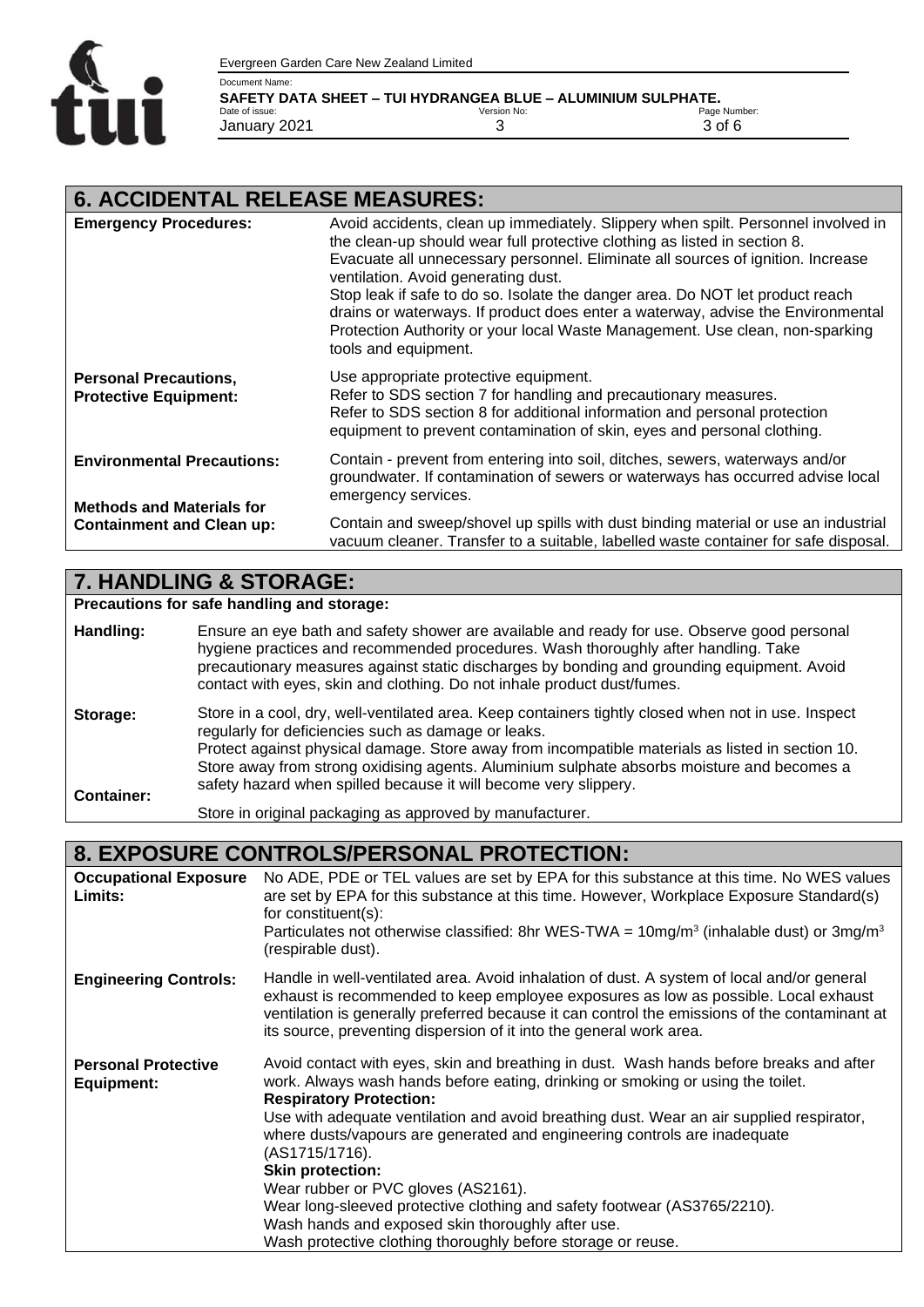

Document Name: **SAFETY DATA SHEET – TUI HYDRANGEA BLUE – ALUMINIUM SULPHATE.**

Date of issue: January 2021 Version No: 3 Page Number: 4 of 6

| Eye protection:                         | Avoid eye contact and wear safety glasses with side shields (AS1336/1337). |  |  |  |
|-----------------------------------------|----------------------------------------------------------------------------|--|--|--|
| 9. PHYSICAL AND CHEMICAL PROPERTIES:    |                                                                            |  |  |  |
| Appearance:                             | White to brownish solid                                                    |  |  |  |
| pH:                                     | 3.5                                                                        |  |  |  |
| Odour:                                  | None                                                                       |  |  |  |
| Vapour Pressure (20°C):                 | Not available.                                                             |  |  |  |
| <b>Relative Vapour Density (air=1):</b> | Not available.                                                             |  |  |  |
| <b>Boiling Point (°C):</b>              | Not available.                                                             |  |  |  |
| Freezing Point (°C):                    | 770°C (Decomposes)                                                         |  |  |  |
| <b>Bulk Density:</b>                    | Not available.                                                             |  |  |  |
| <b>Solubility in water:</b>             | 87g/100cc (27°C)                                                           |  |  |  |
| Specific Gravity (g/ml @ 20°C):         | Not available.                                                             |  |  |  |
| Flash point (°C):                       | Not available.                                                             |  |  |  |
| <b>Volatile Percentage:</b>             | 0% (21°C).                                                                 |  |  |  |
| <b>Decomposition Temperature:</b>       | 770°C                                                                      |  |  |  |

| <b>10. STABILITY and REACTIVITY:</b> |                                                                                                                          |  |  |
|--------------------------------------|--------------------------------------------------------------------------------------------------------------------------|--|--|
| <b>Chemical Stability:</b>           | Stable under normal conditions of use.                                                                                   |  |  |
| Conditions to avoid:                 | Avoid contact with incompatible materials. Avoid dust generation.                                                        |  |  |
| Incompatible materials:              | Incompatible materials have not been reported. However, this product<br>is corrosive to metals in the presence of water. |  |  |
| Hazardous decomposition products:    | When involved in a fire, this product may generate sulphur oxides.<br>Hydrolysis to form dilute sulphuric acid.          |  |  |
| <b>Hazardous Reactions:</b>          | Hazardous polymerisation will not occur.                                                                                 |  |  |

### **11. TOXICOLOGICAL INFORMATION:**

**Potential Health Effects:** This section includes possible adverse effects, which could occur if the product is not handled in the recommended manner.

| <b>12. ECOLOGICAL INFORMATION:</b> |                                                                                                                                                |  |
|------------------------------------|------------------------------------------------------------------------------------------------------------------------------------------------|--|
| <b>Special Properties:</b>         | Astringent.                                                                                                                                    |  |
| Inhalation:                        | No information available on the symptoms of inhalation for this product.                                                                       |  |
| Ingestion:                         | Irritations of mucous membranes in the mouth, pharynx, oesophagus and<br>gastro- intestinal tract. Oral LD <sub>50</sub> for rats >5000 mg/kg. |  |
| <b>Skin Contact:</b>               | Causes skin irritation.                                                                                                                        |  |
| <b>Eye Contact:</b>                | Causes serious eye irritation.                                                                                                                 |  |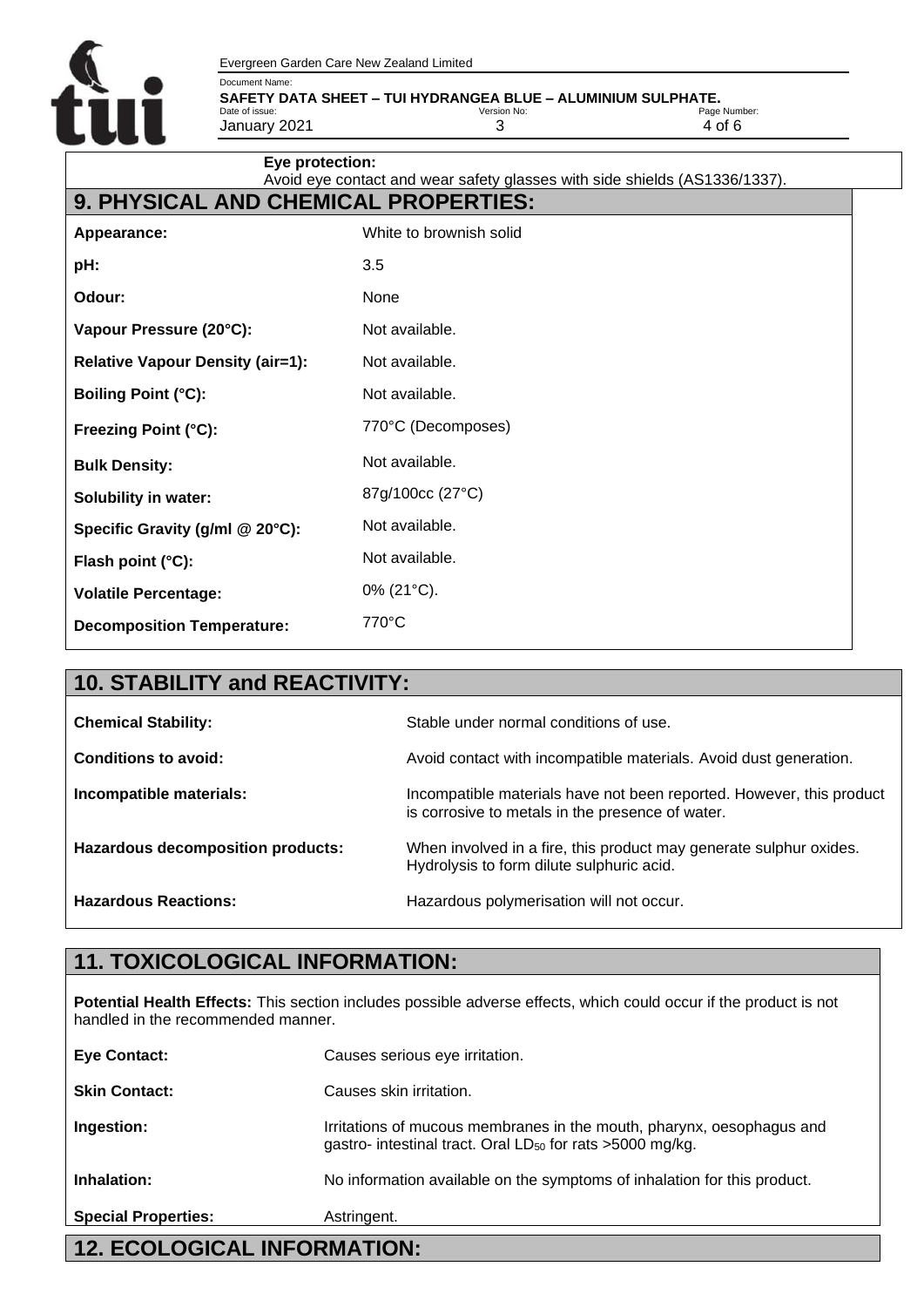|                                   | Evergreen Garden Care New Zealand Limited                                                         |                                                                                          |                                                                                                                                                                                                                                                                                                                                                                                                                                                                                                                                                                                                                                                                                                                                                                                                 |
|-----------------------------------|---------------------------------------------------------------------------------------------------|------------------------------------------------------------------------------------------|-------------------------------------------------------------------------------------------------------------------------------------------------------------------------------------------------------------------------------------------------------------------------------------------------------------------------------------------------------------------------------------------------------------------------------------------------------------------------------------------------------------------------------------------------------------------------------------------------------------------------------------------------------------------------------------------------------------------------------------------------------------------------------------------------|
| Document Name:                    |                                                                                                   |                                                                                          |                                                                                                                                                                                                                                                                                                                                                                                                                                                                                                                                                                                                                                                                                                                                                                                                 |
| Date of issue:                    | January 2021                                                                                      | SAFETY DATA SHEET - TUI HYDRANGEA BLUE - ALUMINIUM SULPHATE.<br>Version No:<br>3         | Page Number:<br>5 of 6                                                                                                                                                                                                                                                                                                                                                                                                                                                                                                                                                                                                                                                                                                                                                                          |
| <b>Ecotoxicity:</b>               | Avoid contamination of waterways, drains or sewers.<br>$2.5$ g/l.<br>with due care and attention. |                                                                                          | Quantitative data on the ecological effects of this product are not available.<br>Further ecologic data: The following applies to aluminium compounds in general: for<br>acidic aluminium compounds: biological effect: toxic for water organisms. Fish: toxic<br>as from 0.55 mg/l; in very soft water toxic as from 0.1 mg/l; crustaceans : D magna<br>toxic as from 136 mg/l; algae: Sc aquadricauda toxic as from 1.5mg/L (all values<br>referring to dissolved AI). In the case of alkaline aluminium compounds, flocculation<br>may cause mechanical damage in aquatic organisms. The following applies to<br>sulphate in general: biological effects: fish: toxic as from 7g/L bacteria: toxic as from<br>No ecological problems are to be expected when the product is handled and used |
| <b>Persistence/Degradability:</b> |                                                                                                   | No information available on persistence/degradability for this product.                  |                                                                                                                                                                                                                                                                                                                                                                                                                                                                                                                                                                                                                                                                                                                                                                                                 |
| <b>Mobility:</b>                  |                                                                                                   | No information available on mobility for this product.                                   |                                                                                                                                                                                                                                                                                                                                                                                                                                                                                                                                                                                                                                                                                                                                                                                                 |
| <b>Environmental Fate:</b>        |                                                                                                   | Avoid contamination of waterways, drains or sewers.                                      |                                                                                                                                                                                                                                                                                                                                                                                                                                                                                                                                                                                                                                                                                                                                                                                                 |
|                                   |                                                                                                   | Bioaccumulation Potential: No information available on bioaccumulation for this product. |                                                                                                                                                                                                                                                                                                                                                                                                                                                                                                                                                                                                                                                                                                                                                                                                 |
| <b>Environmental Impact:</b>      | No Data Available.                                                                                |                                                                                          |                                                                                                                                                                                                                                                                                                                                                                                                                                                                                                                                                                                                                                                                                                                                                                                                 |

#### **13. DISPOSAL CONSIDERATIONS:**

**Disposal methods:** Dispose of this product by using in accordance with the product label directions. Do not dispose of this product or equipment cleaning water down drains or sewers. Container disposal – Clean out empty packaging, puncture and dispose of at an approved landfill. Do not use the container for any other purpose. If wastes and/or containers cannot be disposed of according to the product label directions, disposal of this material must be in accordance with your local area regulatory authorities following all applicable regional, national and local laws and regulations. Some local authorities offer hazardous waste collection, contact your local council for details.

#### **14. TRANSPORT INFORMATION:**

Not classified as a Dangerous Good according to NZS 5433:2012 Transport of Dangerous Goods on Land.

Not classified as a Dangerous Good by the criteria of the International Maritime Dangerous Goods Code (IMDG Code) for transport by sea; NON-DANGEROUS GOODS.

Not classified as a Dangerous Good by the criteria of the International Air Transport Association (IATA) Dangerous Goods Regulations for transport by air; NON-DANGEROUS GOODS.

### **15. REGULATORY INFORMATION:**

**EPA New Zealand Approval Code:**

HSR004337.

**Exposure limits:**

No WES values are set by EPA for this substance at this time.